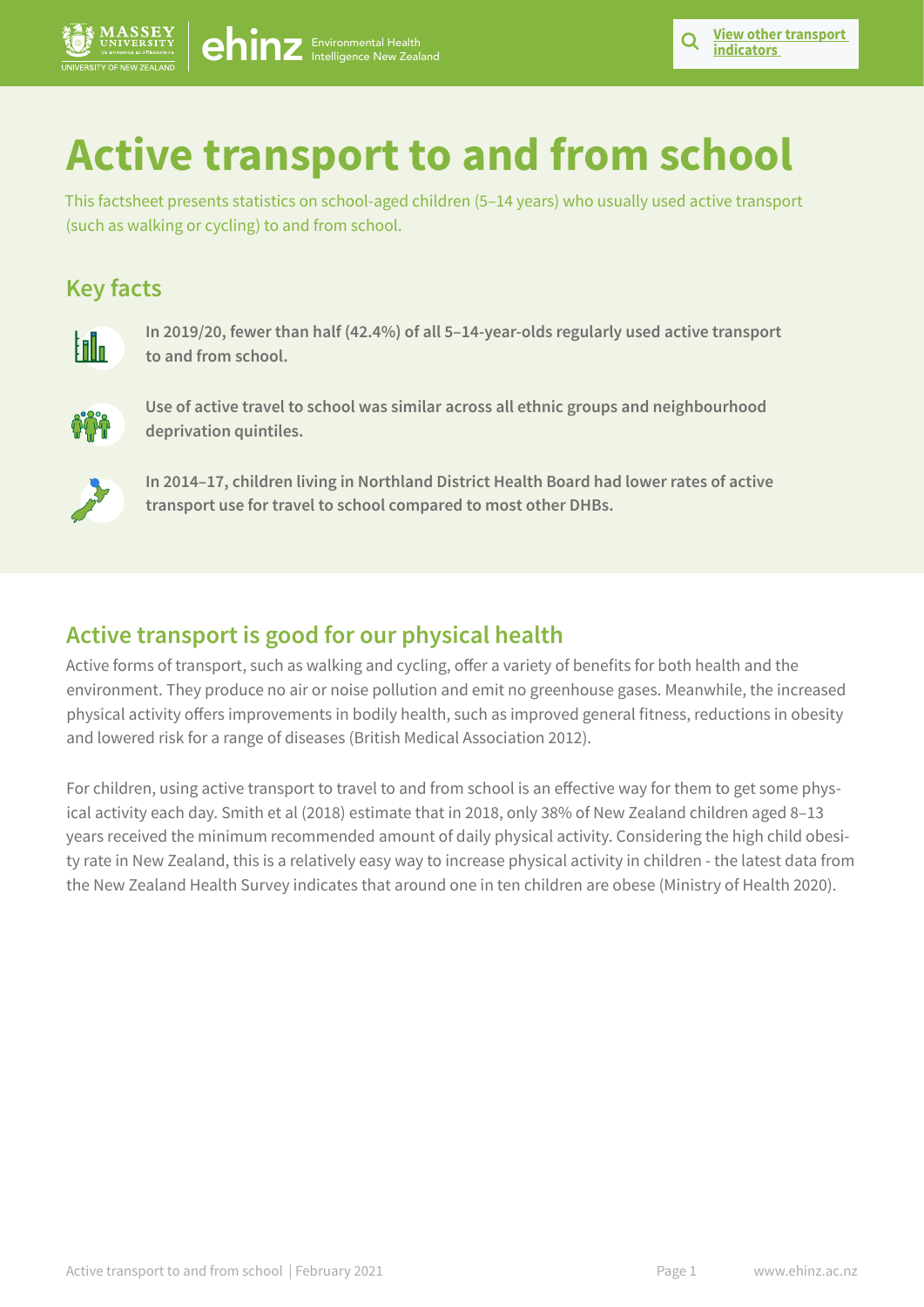## Less than half of all 5–14-year-olds used active transport to and from school

Between July 2018 and June 2019, 42.4% of children aged 5–14 years usually travelled to and from school using a physically active form of transport (Figure 1). This is equivalent to around 279,000 children. There has been no substantial change in the use of active transport since 2006/07.





**Note:** The New Zealand Health Survey was not conducted during the missing years in the above graph.

**Source:** New Zealand Health Survey (Ministry of Health 2020)

In 2019/20, there was a slight difference between the percentages of younger children (5–9 years) and older children (10–14 years) who usually used active transport to and from school (Table 1).

#### **Table 1: Usually used active transport to and from school, children aged 5–14 years, by age group and sex (total response), 2019/20**

| Age group     | <b>Boys</b>         | <b>Girls</b>        |
|---------------|---------------------|---------------------|
| 5-9 years     | $41.8(36.3 - 47.5)$ | $34.0(29.1 - 39.2)$ |
| $10-14$ years | $50.1(43.5 - 56.6)$ | $43.5(38.0-49.1)$   |
| <b>Total</b>  | 45.9 (41.5-50.4)    | $38.7(35.1 - 42.5)$ |

**Source:** New Zealand Health Survey (Ministry of Health 2020)

Adjusting for age, boys were significantly more likely to usually use active transport to school than girls (adjusted rate ratio 1.2, 95 % CI: 1.0–1.3). The prevalence of active transport use within these subgroups has also remained steady since the 2006/07 survey.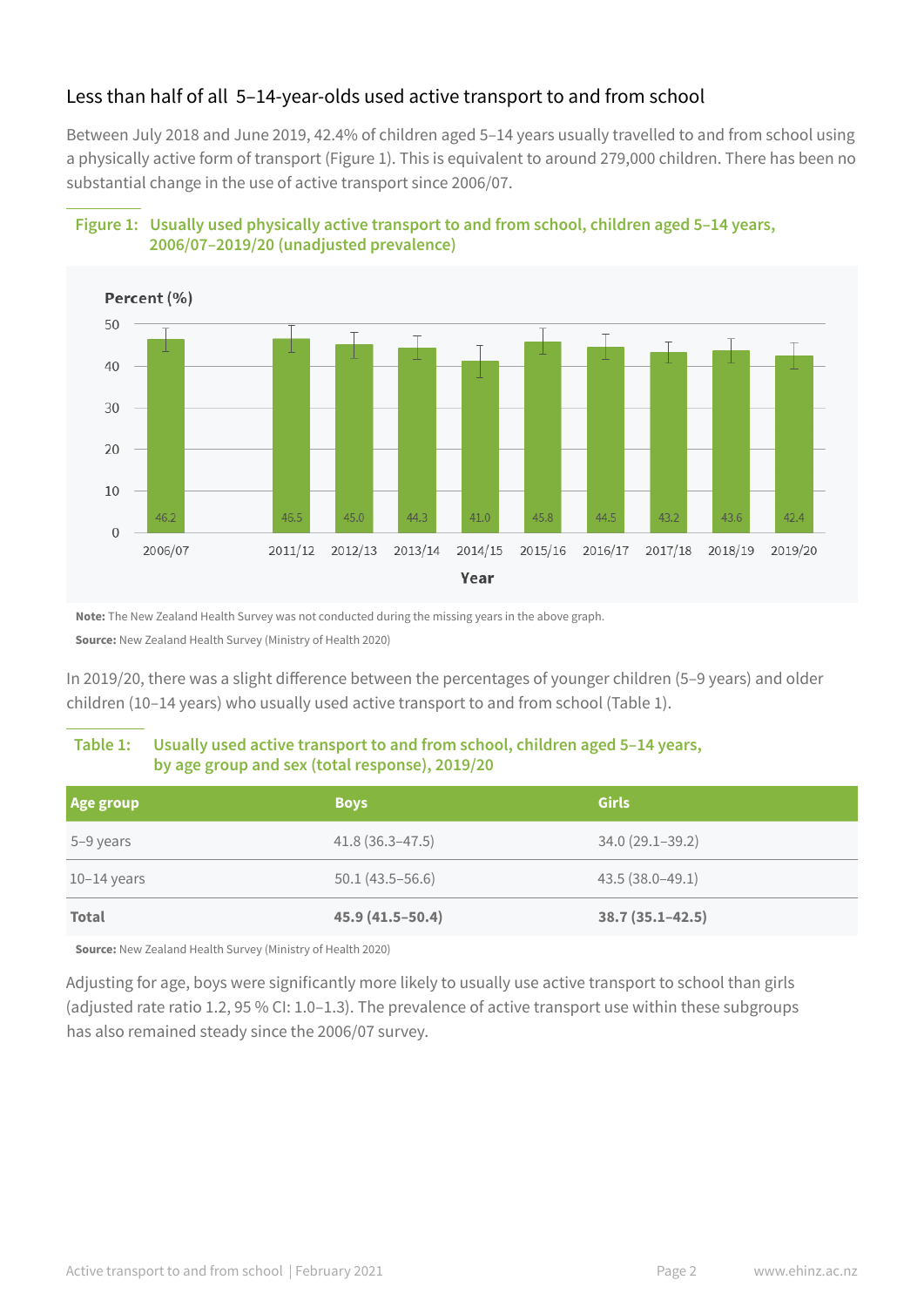#### Active transport use was similar across all ethnic and deprivation groups

The prevalence of regular active transport use was consistent across all ethnic groups (Table 2). Adjusting for differences in age and sex, there were no statistically significant differences for Māori, Pacific or Asian children in relation to their comparison groups.

| <b>Ethnic group</b><br>(total response) | <b>Unadjusted prevalence</b><br>$(%, 95\% \, \text{Cl})$ | <b>Estimated</b><br>number | <b>Comparison</b><br>groups | <b>Adjusted rate ratio</b><br>(RR, 95% CI) |
|-----------------------------------------|----------------------------------------------------------|----------------------------|-----------------------------|--------------------------------------------|
| Māori                                   | $40.0(35.3 - 45.0)$                                      | 64,000                     | Māori vs. non-Māori         | $0.9(0.9-1.2)$                             |
| Pacific                                 | $38.2(30.1 - 47.0)$                                      | 33,000                     | Pacific vs. non-Pacific     | $0.9(0.9-1.2)$                             |
| Asian                                   | $41.7(34.3 - 49.4)$                                      | 43,000                     | Asian vs. non-Asian         | $1.0(0.4-1.3)$                             |
| European/Other                          | 43.0 (38.9-47.2)                                         | 203,000                    |                             | Not available                              |
| <b>Total</b>                            | 42.4 (39.2-45.7)                                         | 279,000                    |                             |                                            |

#### **Table 2: Usually used active transport to and from school, children aged 5–14 years, by ethnic group (total response), 2019/20**

**Notes:** Adjusted rate ratios account for age and sex differences. A ratio above 1.0 shows that the indicator is more likely in the group of interest than in the reference group. 95% confidence intervals (CI) are given in brackets. Estimated numbers will add to more than the total for ethnic groups, due to total response ethnic groups being used in the survey.

**Source:** New Zealand Health Survey (Ministry of Health 2020)

The prevalence of regular active transport users was similar across all NZDep2013 quintiles (Figure 2). After adjusting for age, sex and ethnic group, there was no statistically significant difference in the rate of use of active transport when comparing the most deprived to the least deprived areas (adjusted rate ratio 1.0, 95% CI: 0.8–1.3).

#### **Figure 2: Usually used active transport to travel to and from school, children aged 5–14 years, by NZDep2013, 2019/20 (unadjusted prevalence)**



**Source:** New Zealand Health Survey (Ministry of Health 2020)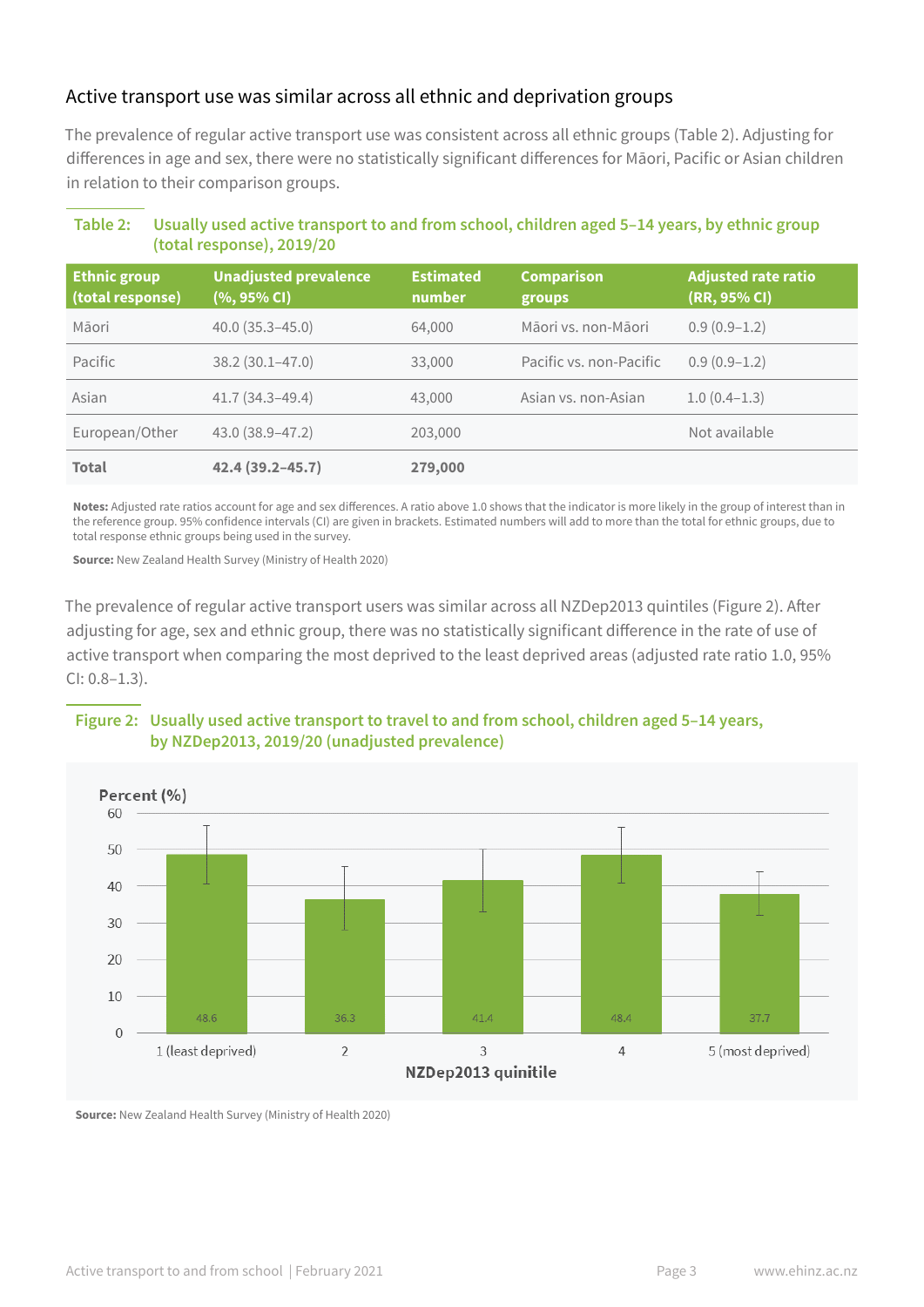### Both the lowest and highest prevalence of active travel to school occurred in the North Island

In 2014–17, children in Northland DHB were the least likely to usually use active transport to and from school (27.1%), while children in Capital & Coast DHB were the most likely to use active transport (58.5%) (Figure 3).





## Data for this indicator

Statistics on active transport to and from school for children aged 5–14 years are from the New Zealand Health Survey (Ministry of Health 2020). 'Active transport' is defined as usually using a physically active form of transport (such as walking, cycling or other non-motorised modes such as skates) to get to and from school.

On 19 March 2020 the interviewing for the New Zealand Health Survey was suspended to reduce any risks of transmitting COVID-19 between interviewers and respondents. Data was collected for three-quarters of the survey year only. No adjustments or imputations have been done to account for the impact this has had on the 2019/20 data (Ministry of Health 2020).

All 95% confidence intervals have been presented as error bars on graphs. Unless otherwise stated, all differences mentioned in the text between two values are statistically significant at the 5% level or less. For additional information, see the metadata link below.

**Source:** New Zealand Health Survey Regional Data Explorer (Ministry of Health 2018)